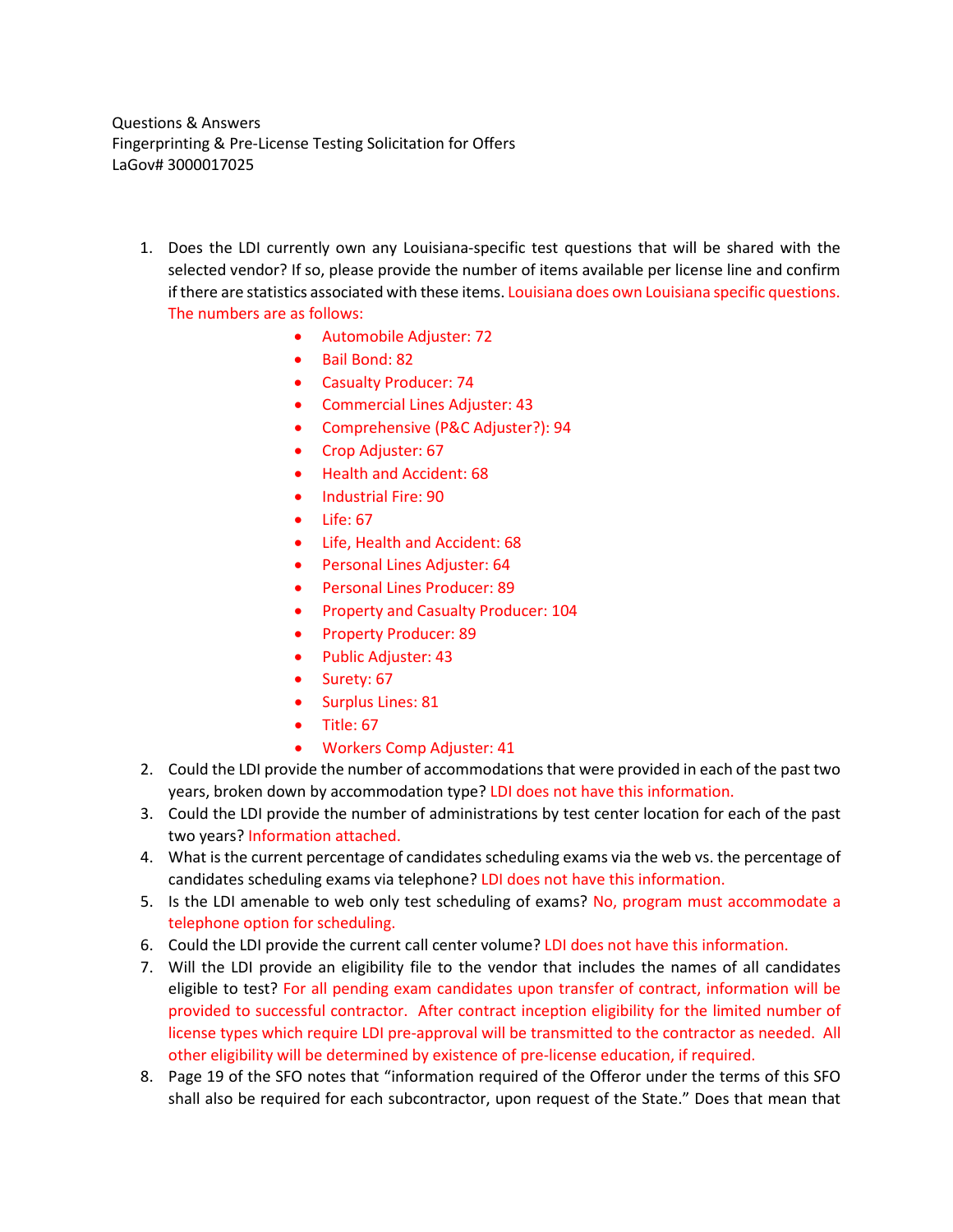subcontractors should complete Attachment I: Certification Statement and Attachment II: Firm and Personnel Information? Yes

- 9. Could the LDI provide annual testing volume by exam level for each of the past two years? Information attached.
- 10. Page 7, Section 1.8 Mandatory Qualifications for Offeror it states "Maintain examination and fingerprint collection sites in major cities throughout Louisiana, including, but not limited to, Alexandria, Baton Rouge, Lafayette, Lake Charles, Monroe, New Orleans and Shreveport." Please provide average annual exam volumes (pre-COVID) for each of the cities listed. Information attached.
- 11. Page 7, Section 1.8 Mandatory Qualifications for Offeror, does the State provide any facilities outside of the test centers for fingerprints to be captured for use by the Department? If yes, please provide information on these sites. No
- 12. Page 8, Section 1.8 Mandatory Qualification for Offeror the SFO states "Establish a mechanism for the electronic capture of pre-license education course completions directly from the pre-license education course providers and an electronic method to verify that a license candidate has complied with any additional mandatory pre-license requirements prior to exam registration." What are the Department retake rules for candidates by exam type? Retakes are allowed for as long as any required pre-license remains valid (1 year from completion date of pre-license program). Candidates may be required to pay exam fees for each retake.
- 13. Page 22, Section 1.31.3 Deductibles and Self-Insured Retentions the SFO states "Any deductibles or self-insured retentions must be declared to and accepted by the Agency." Please provide the Agency's minimum deductible/retention requirements. The minimum business liability policy will be acceptable.
- 14. Page 24, Section 1.31.6 Verification of Coverage the SFO states "The Certificates are to be received and approved by the Agency before work commences and upon any contract renewal or insurance policy renewal thereafter." Please confirm insurance certificates are not required with the bid. No, it is not required with the bid.
- 15. Page 32, Section 2.2 Tasks and Services, how many items will be transferred for inclusion in the item bank if awarded to a new vendor? All LDI owned items will be transferred. See answer to question #1 for the totals.
- 16. Page 49, 51 and 52, Attachment 4 Sample Contract, the sample contract contains three forms requiring signature. Please confirm these forms are due upon award of contract and are not required in the bid. The three forms are not required with the bid.
- 17. *3.1 Cost Evaluation.* In the formula for cost evaluation, is the "total cost of offeror being evaluated" the sum of the weighted average total of exam fees and the fingerprinting fee? Yes
- 18. *Section 3.1 Cost Evaluation:* Should the formula provided in the RFP: CCS = (LPC/TCP x 25), actually be CCS = (LPC/TCP x 30), as compensation is 30 points in the evaluation criteria? Yes, it should be 30, not 25.
- 19. *Fingerprinting.* Is it acceptable for a vendor to offer some test center locations that deliver exams, but not fingerprinting services, provided that the vendor offers an adequate number of test center locations in the area with fingerprinting services? Non-printing locations would be acceptable, but a printing and exam location must be located in each of the cities listed in the SFO. Candidates who choose a non-printing location must be specifically advised that printing is not available at the chosen location.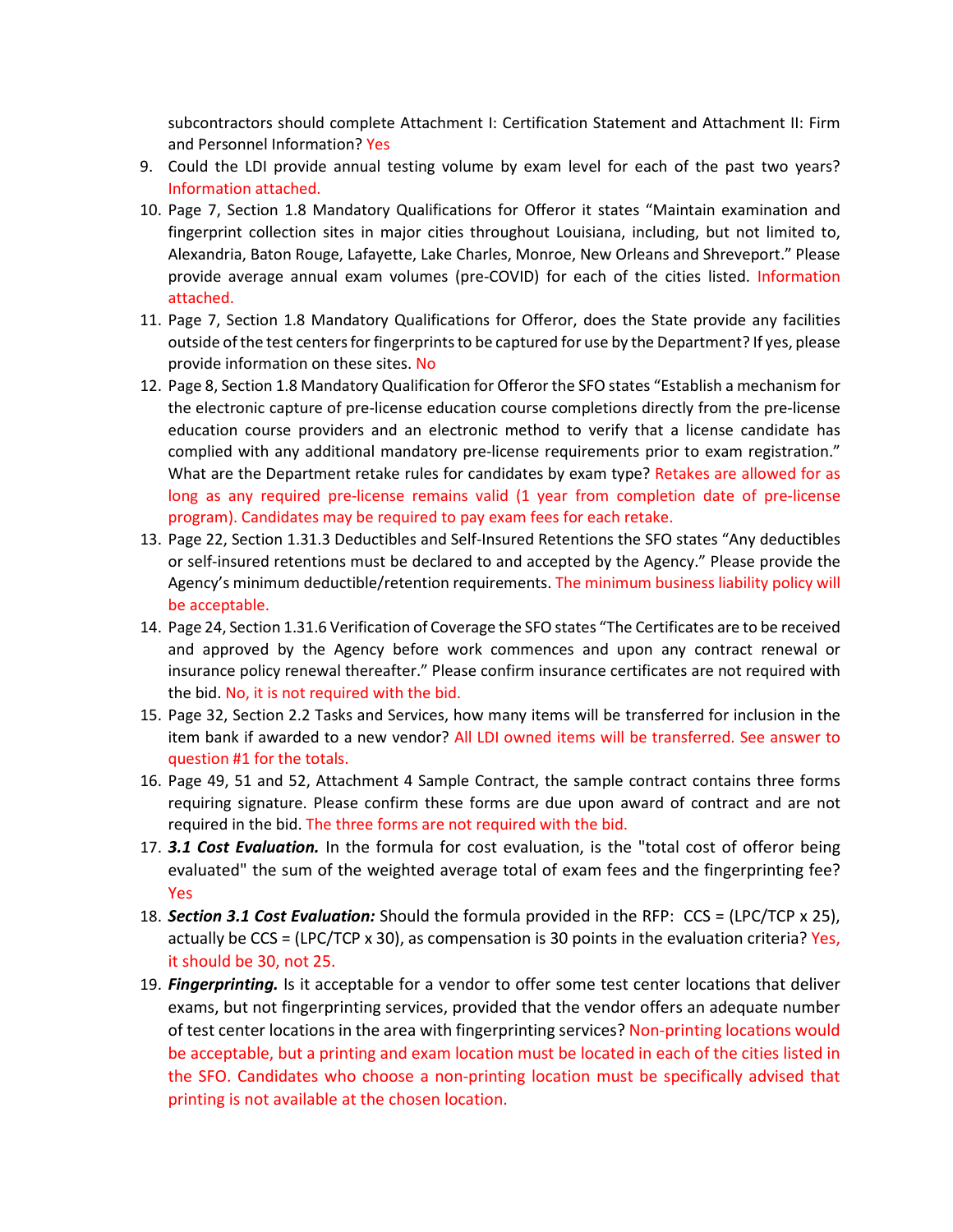20. *Mode of RFP response.* Some of our employees are still under lockdown orders and almost everyone is working remotely. As printing and assembling hardcopy proposals demands physical presence in the office, would the State consider waiving the hardcopy requirement and allowing submission via email? Yes, you can email the proposal to [Shannon.Gilchrist@ldi.la.gov.](mailto:Shannon.Gilchrist@ldi.la.gov)